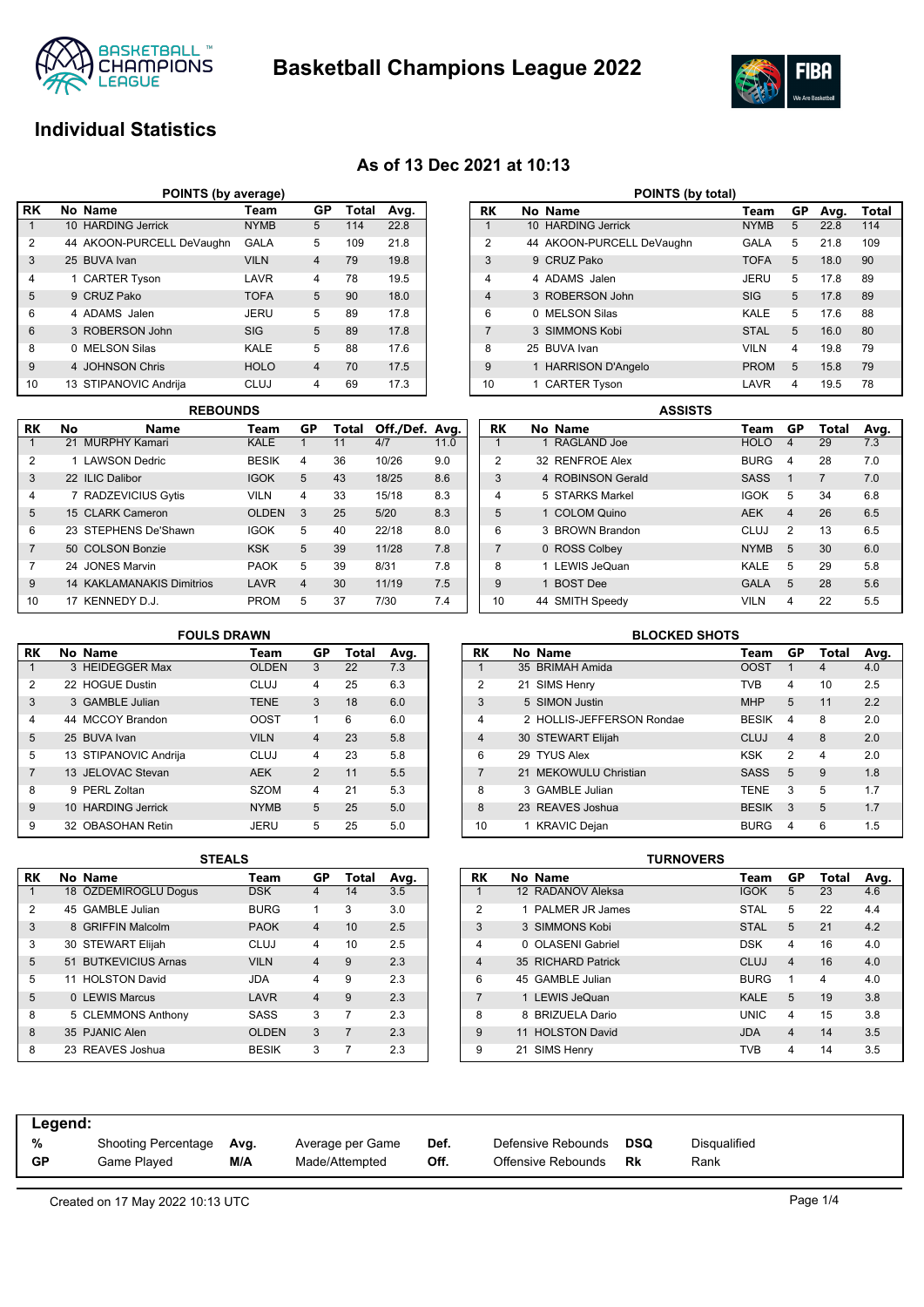



## **Individual Statistics**

|                | TOTAL FIELD GOALS % (8 attempts/game minimum) |                       |              |                |       |      |  |  |  |  |
|----------------|-----------------------------------------------|-----------------------|--------------|----------------|-------|------|--|--|--|--|
| RK             |                                               | No Name               | Team         | GP             | M/A   | %    |  |  |  |  |
| 1              |                                               | 19 SHERMADINI Giorgi  | <b>TENE</b>  | $\overline{2}$ | 12/17 | 70.6 |  |  |  |  |
| 2              | 21.                                           | <b>ODIASE Tai</b>     | <b>OLDEN</b> | 4              | 23/33 | 69.7 |  |  |  |  |
| 3              |                                               | 0 OLASENI Gabriel     | <b>DSK</b>   | $\overline{4}$ | 22/33 | 66.7 |  |  |  |  |
| 4              |                                               | 13 STIPANOVIC Andrija | CLUJ         | 4              | 27/41 | 65.9 |  |  |  |  |
| 5              |                                               | 4 JOHNSON Chris       | <b>HOLO</b>  | $\overline{4}$ | 26/41 | 63.4 |  |  |  |  |
| 6              |                                               | 1 CARTER Tyson        | LAVR         | $\overline{4}$ | 29/46 | 63.0 |  |  |  |  |
| $\overline{7}$ |                                               | 21 LEISSNER Tanner    | <b>VILN</b>  | $\mathbf{1}$   | 5/8   | 62.5 |  |  |  |  |
| 8              |                                               | 21 SIMS Henry         | TVB          | 4              | 26/43 | 60.5 |  |  |  |  |
| 9              |                                               | 1 LAWSON Dedric       | <b>BESIK</b> | $\overline{4}$ | 21/35 | 60.0 |  |  |  |  |
| 10             |                                               | 45 GAMBLE Julian      | <b>BURG</b>  | 1              | 7/12  | 58.3 |  |  |  |  |

|                | 2 POINT FIELD GOALS % (6 attempts/game minimum) |              |                | <b>2 POINT FIELD GOALS MADE</b> |      |                |                           |              |
|----------------|-------------------------------------------------|--------------|----------------|---------------------------------|------|----------------|---------------------------|--------------|
| RK             | No Name                                         | Team         | GP             | M/A                             | %    | <b>RK</b>      | No Name                   | Team         |
|                | 11 SIMMONS Jeremy                               | <b>TOFA</b>  | 4              | 19/24                           | 79.2 |                | 45 GAMBLE Julian          | <b>BURG</b>  |
| 2              | 19 SHERMADINI Giorgi                            | <b>TENE</b>  | $\overline{2}$ | 12/17                           | 70.6 | $\overline{2}$ | 13 STIPANOVIC Andriia     | <b>CLUJ</b>  |
| 3              | 77 YASAR Muhsin                                 | <b>TOFA</b>  | 5              | 21/30                           | 70.0 | 3              | 8 GRIFFIN Malcolm         | <b>PAOK</b>  |
| 4              | 21 ODIASE Tai                                   | <b>OLDEN</b> | 4              | 23/33                           | 69.7 | 4              | 10 HARDING Jerrick        | <b>NYMB</b>  |
| 5              | 20 WARE Gavin                                   | <b>JDA</b>   | $\overline{4}$ | 21/31                           | 67.7 | 5              | 21 SIMS Henry             | <b>TVB</b>   |
| 6              | 13 STIPANOVIC Andrija                           | CLUJ         | 4              | 27/40                           | 67.5 | 6              | 19 SHERMADINI Giorgi      | <b>TENE</b>  |
| $\overline{7}$ | 0 OLASENI Gabriel                               | <b>DSK</b>   | $\overline{4}$ | 22/33                           | 66.7 |                | 2 HOLLIS-JEFFERSON Rondae | <b>BESIK</b> |
| 8              | 44 AKOON-PURCELL DeVaughn                       | <b>GALA</b>  | 5              | 21/32                           | 65.6 |                | 21 ODIASE Tai             | <b>OLDE</b>  |
| 9              | 12 KYSER Michale                                | <b>HOLO</b>  | $\overline{4}$ | 19/29                           | 65.5 | 9              | 0 OLASENI Gabriel         | <b>DSK</b>   |
| 9              | 1 LAWSON Dedric                                 | <b>BESIK</b> | 4              | 19/29                           | 65.5 | 10             | 25 BUVA Ivan              | <b>VILN</b>  |

#### **3 POINT FIELD GOALS % (2 attempts/game minimum) 3 POINT FIELD GOALS MADE**

| RK             | No Name                  | Team        | GP             | M/A   | %    |
|----------------|--------------------------|-------------|----------------|-------|------|
|                | 12 RADEBAUGH Jonah       | <b>MHP</b>  | 5              | 10/14 | 71.4 |
| 2              | 24 HALLER Egert          | KALE        | 1              | 2/3   | 66.7 |
| 3              | 5 GERSHON Amit           | <b>JERU</b> | $\overline{4}$ | 5/8   | 62.5 |
| 4              | 22 PETROV Viacheslav     | <b>PROM</b> | 5              | 8/13  | 61.5 |
| 5              | 8 BRIZUELA Dario         | <b>UNIC</b> | $\overline{4}$ | 11/18 | 61.1 |
| 5              | 1 CARTER Tyson           | LAVR        | 4              | 11/18 | 61.1 |
| $\overline{7}$ | 3 PINEIRO Isaiah         | <b>DSK</b>  | $\overline{4}$ | 6/10  | 60.0 |
| 7              | 1 WALKER Devondrick      | <b>RIGA</b> | 4              | 6/10  | 60.0 |
| 9              | 21 ABROMAITIS Tim        | <b>UNIC</b> | $\overline{4}$ | 7/12  | 58.3 |
| 10             | 30 GILLET Pierre-Antoine | <b>OOST</b> | 5              | 15/26 | 57.7 |

|                | FREE THROWS % (3 attempts/game minimum) |                     |              |                |       |       |  |  |  |  |  |
|----------------|-----------------------------------------|---------------------|--------------|----------------|-------|-------|--|--|--|--|--|
| <b>RK</b>      |                                         | No Name             | Team         | GP             | M/A   | ℅     |  |  |  |  |  |
| 1              |                                         | 1 PALMER JR James   | <b>STAL</b>  | 5              | 20/20 | 100.0 |  |  |  |  |  |
| $\overline{2}$ |                                         | 8 ASTAPKOVICH Anton | <b>NIZH</b>  | $\overline{2}$ | 10/10 | 100.0 |  |  |  |  |  |
| $\overline{2}$ |                                         | 23 KULAGIN Mikhail  | <b>NIZH</b>  | 3              | 10/10 | 100.0 |  |  |  |  |  |
| 4              |                                         | 3 BROWN Brandon     | CLUJ         | $\overline{2}$ | 7/7   | 100.0 |  |  |  |  |  |
| 5              |                                         | 77 KULIG Damian     | <b>STAL</b>  | 2              | 6/6   | 100.0 |  |  |  |  |  |
| 6              |                                         | 20 MICHALAK Michal  | <b>OLDEN</b> | 1              | 4/4   | 100.0 |  |  |  |  |  |
| 7              |                                         | 1 HARRISON D'Angelo | <b>PROM</b>  | 5              | 18/19 | 94.7  |  |  |  |  |  |
| 8              |                                         | 23 COOK Elgin       | <b>TOFA</b>  | 5              | 17/18 | 94.4  |  |  |  |  |  |
| 9              |                                         | 20 DJORDJEVIC Dusan | <b>OOST</b>  | 5              | 15/16 | 93.8  |  |  |  |  |  |
| 10             |                                         | 44 MISGAV Niv       | <b>HOLO</b>  | 3              | 13/14 | 92.9  |  |  |  |  |  |

## **TOTAL FIELD GOALS MADE**

|   | Team                                                                                                                                                                                                                       | GP             | Total          | Avg. |
|---|----------------------------------------------------------------------------------------------------------------------------------------------------------------------------------------------------------------------------|----------------|----------------|------|
|   | <b>NYMB</b>                                                                                                                                                                                                                | 5              | 42             | 8.4  |
|   | LAVR                                                                                                                                                                                                                       | 4              | 29             | 7.3  |
|   | <b>PAOK</b>                                                                                                                                                                                                                | $\overline{4}$ | 29             | 7.3  |
|   | <b>GALA</b>                                                                                                                                                                                                                | 5              | 36             | 7.2  |
|   | <b>BURG</b>                                                                                                                                                                                                                | $\mathbf{1}$   | $\overline{7}$ | 7.0  |
|   | CLUJ                                                                                                                                                                                                                       | 4              | 27             | 6.8  |
|   | <b>AEK</b>                                                                                                                                                                                                                 | 3              | 20             | 6.7  |
|   | <b>HOLO</b>                                                                                                                                                                                                                | 4              | 26             | 6.5  |
|   | <b>TVB</b>                                                                                                                                                                                                                 | $\overline{4}$ | 26             | 6.5  |
| 0 | KALE                                                                                                                                                                                                                       | 5              | 32             | 6.4  |
|   | No Name<br>10 HARDING Jerrick<br>1 CARTER Tyson<br>8 GRIFFIN Malcolm<br>44 AKOON-PURCELL DeVaughn<br>45 GAMBLE Julian<br>13 STIPANOVIC Andrija<br>34 HUMMER lan<br>4 JOHNSON Chris<br>21 SIMS Henry<br><b>MELSON Silas</b> |                |                |      |

| <b>2 POINT FIELD GOALS MADE</b> |  |                           |              |                |       |      |  |  |
|---------------------------------|--|---------------------------|--------------|----------------|-------|------|--|--|
| RK                              |  | No Name                   | Team         | GP             | Total | Avg. |  |  |
| 1                               |  | 45 GAMBLE Julian          | <b>BURG</b>  |                |       | 7.0  |  |  |
| $\mathfrak{p}$                  |  | 13 STIPANOVIC Andrija     | <b>CLUJ</b>  | 4              | 27    | 6.8  |  |  |
| 3                               |  | 8 GRIFFIN Malcolm         | <b>PAOK</b>  | $\overline{4}$ | 25    | 6.3  |  |  |
| $\overline{4}$                  |  | 10 HARDING Jerrick        | <b>NYMB</b>  | 5              | 31    | 6.2  |  |  |
| 5                               |  | 21 SIMS Henry             | <b>TVB</b>   | $\overline{4}$ | 24    | 6.0  |  |  |
| 6                               |  | 19 SHERMADINI Giorgi      | <b>TENE</b>  | $\overline{2}$ | 12    | 6.0  |  |  |
| $\overline{7}$                  |  | 2 HOLLIS-JEFFERSON Rondae | <b>BESIK</b> | $\overline{4}$ | 23    | 5.8  |  |  |
| 7                               |  | 21 ODIASE Tai             | <b>OLDEN</b> | 4              | 23    | 5.8  |  |  |
| 9                               |  | 0 OLASENI Gabriel         | <b>DSK</b>   | $\overline{4}$ | 22    | 5.5  |  |  |
| 10                              |  | 25 BUVA Ivan              | <b>VILN</b>  | $\overline{4}$ | 21    | 5.3  |  |  |

| RK             | No Name                   | Team        | GP             | Total | Avg. |
|----------------|---------------------------|-------------|----------------|-------|------|
| 1              | 1 BOST Dee                | <b>GALA</b> | 5              | 19    | 3.8  |
| $\overline{2}$ | 3 ROBERSON John           | SIG         | 5              | 18    | 3.6  |
| 3              | 1 COLOM Quino             | <b>AEK</b>  | $\overline{4}$ | 14    | 3.5  |
| $\overline{4}$ | 1 HULLS Jordan            | <b>MHP</b>  | 5              | 17    | 3.4  |
| 5              | 8 BENITE Vítor            | <b>BURG</b> | $\overline{4}$ | 13    | 3.3  |
| 6              | 15 BERRY Davion           | KALE        | 5              | 16    | 3.2  |
| 6              | 3 TRIMBLE Melo            | <b>GALA</b> | 5              | 16    | 3.2  |
| 8              | 44 AKOON-PURCELL DeVaughn | GALA        | 5              | 15    | 3.0  |
| 8              | 30 GILLET Pierre-Antoine  | <b>OOST</b> | 5              | 15    | 3.0  |
| 8              | 33 KITSING Kristjan       | KALE        | 5              | 15    | 3.0  |

## **FREE THROWS MADE**

| RK             | No Name                   | Team         | GP             | Total | Avg. |
|----------------|---------------------------|--------------|----------------|-------|------|
|                | 25 BUVA Ivan              | <b>VILN</b>  | 4              | 25    | 6.3  |
| 2              | 3 HEIDEGGER Max           | <b>OLDEN</b> | 3              | 18    | 6.0  |
| 3              | 9 PERL Zoltan             | <b>SZOM</b>  | $\overline{4}$ | 20    | 5.0  |
| $\overline{4}$ | 8 ASTAPKOVICH Anton       | <b>NIZH</b>  | 2              | 10    | 5.0  |
| 5              | 3 ROBERSON John           | <b>SIG</b>   | 5              | 23    | 4.6  |
| 6              | 44 AKOON-PURCELL DeVaughn | GALA         | 5              | 22    | 4.4  |
| $\overline{7}$ | 44 MISGAV Niv             | <b>HOLO</b>  | 3              | 13    | 4.3  |
| 8              | 24 JONES Marvin           | <b>PAOK</b>  | 5              | 21    | 4.2  |
| 8              | 32 OBASOHAN Retin         | <b>JERU</b>  | 5              | 21    | 4.2  |
| 10             | 24 M'BAYE Amath           | <b>KSK</b>   | 5              | 20    | 4.0  |

| Legend:        |                                    |             |                                    |              |                                          |           |                      |
|----------------|------------------------------------|-------------|------------------------------------|--------------|------------------------------------------|-----------|----------------------|
| %<br><b>GP</b> | Shooting Percentage<br>Game Plaved | Avg.<br>M/A | Average per Game<br>Made/Attempted | Def.<br>Off. | Defensive Rebounds<br>Offensive Rebounds | DSQ<br>Rk | Disqualified<br>Rank |
|                |                                    |             |                                    |              |                                          |           |                      |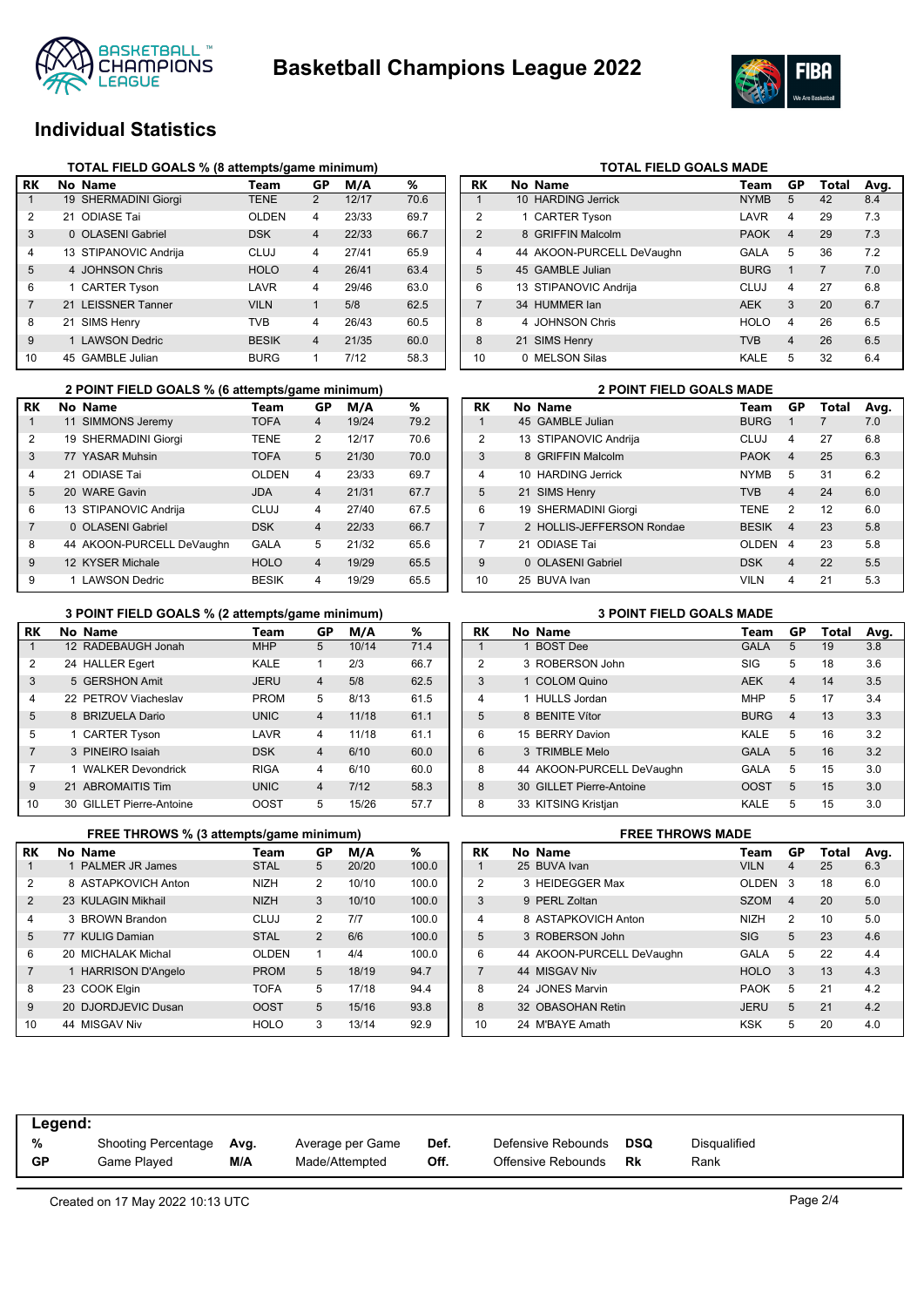



## **Individual Statistics**

|                | <b>TOTAL FIELD GOAL ATTEMPTS</b> |                        |              |    |       |      |  |  |
|----------------|----------------------------------|------------------------|--------------|----|-------|------|--|--|
| RK             |                                  | No Name                | Team         | GP | Total | Avg. |  |  |
| 1              |                                  | 10 HARDING Jerrick     | <b>NYMB</b>  | 5  | 95    | 19.0 |  |  |
| 2              | 8                                | <b>GRIFFIN Malcolm</b> | <b>PAOK</b>  | 4  | 68    | 17.0 |  |  |
| 3              |                                  | 4 ADAMS Jalen          | <b>JERU</b>  | 5  | 72    | 14.4 |  |  |
| $\overline{4}$ |                                  | 50 COLSON Bonzie       | <b>KSK</b>   | 5  | 70    | 14.0 |  |  |
| 5              |                                  | 3 HEIDEGGER Max        | <b>OLDEN</b> | 3  | 42    | 14.0 |  |  |
| 6              |                                  | 13 JELOVAC Stevan      | AEK          | 2  | 28    | 14.0 |  |  |
| $\overline{7}$ |                                  | 15 WHITEHEAD Isaiah    | <b>BESIK</b> | 3  | 41    | 13.7 |  |  |
| 8              |                                  | 5 SIMON Justin         | <b>MHP</b>   | 5  | 67    | 13.4 |  |  |
| 9              |                                  | 0 BONE Jordan          | <b>BESIK</b> | 3  | 40    | 13.3 |  |  |
| 10             |                                  | 3 TRIMBLE Melo         | GALA         | 5  | 66    | 13.2 |  |  |

|                | <b>3 POINT FIELD GOAL ATTEMPTS</b> |                    |             |                |       |      |  |  |
|----------------|------------------------------------|--------------------|-------------|----------------|-------|------|--|--|
| RK             |                                    | No Name            | Team        | <b>GP</b>      | Total | Avg. |  |  |
| 1              |                                    | 1 BOST Dee         | <b>GALA</b> | 5              | 52    | 10.4 |  |  |
| $\overline{2}$ |                                    | 3 TRIMBLE Melo     | GALA        | 5              | 42    | 8.4  |  |  |
| 3              |                                    | 3 ROBERSON John    | SIG         | 5              | 39    | 7.8  |  |  |
| 4              |                                    | 4 70RIKS Kristers  | <b>RIGA</b> | 4              | 31    | 7.8  |  |  |
| 5              |                                    | 24 WALLER Antabia  | <b>IGOK</b> | 5              | 38    | 7.6  |  |  |
| 6              |                                    | 25 MCGEE Tyrus     | <b>BURG</b> | 4              | 30    | 7.5  |  |  |
| $\overline{7}$ |                                    | 1 HULLS Jordan     | <b>MHP</b>  | 5              | 37    | 7.4  |  |  |
| 8              |                                    | 33 DIMSA Tomas     | TVB         | 4              | 29    | 7.3  |  |  |
| 8              |                                    | 35 RICHARD Patrick | CLUJ        | $\overline{4}$ | 29    | 7.3  |  |  |
| 10             |                                    | 15 BERRY Davion    | KALE        | 5              | 35    | 7.0  |  |  |

### **PERSONAL FOULS**

| RK | No Name              | Team         | GP             | Total          | Avg. |
|----|----------------------|--------------|----------------|----------------|------|
| 1  | 21 LEISSNER Tanner   | <b>VILN</b>  | 1              | 5              | 5.0  |
| 1  | 21 MURPHY Kamari     | KALE         | 1              | 5              | 5.0  |
| 3  | 4 JOHNSON Chris      | <b>HOLO</b>  | $\overline{4}$ | 19             | 4.8  |
| 4  | 18 ÖZDEMIROGLU Dogus | <b>DSK</b>   | 4              | 16             | 4.0  |
| 5  | 15 CLARK Cameron     | <b>OLDEN</b> | 3              | 12             | 4.0  |
| 5  | 9 ERDEN Semih        | <b>KSK</b>   | 3              | 12             | 4.0  |
| 5  | 23 KULAGIN Mikhail   | <b>NIZH</b>  | 3              | 12             | 4.0  |
| 5  | 44 MISGAV Niv        | <b>HOLO</b>  | 3              | 12             | 4.0  |
| 9  | 91 JOSEPH Georgi     | <b>SIG</b>   | $\mathbf{1}$   | $\overline{4}$ | 4.0  |
| 9  | 6 KRUSLIN Filip      | SASS         | 1              | 4              | 4.0  |

| RK             | No Name              | Team        | GP | Total          | Avg. |
|----------------|----------------------|-------------|----|----------------|------|
| 1              | 7 RADZEVICIUS Gytis  | <b>VILN</b> | 4  | $\overline{2}$ | 0.5  |
| 2              | 21 BAKO Ismael       | <b>MANR</b> | 5  | $\overline{2}$ | 0.4  |
| $\overline{2}$ | 24 JONES Marvin      | <b>PAOK</b> | 5  | $\overline{2}$ | 0.4  |
| $\overline{2}$ | 17 KENNEDY D.J.      | <b>PROM</b> | 5  | 2              | 0.4  |
| $\overline{2}$ | 23 STEPHENS De'Shawn | <b>IGOK</b> | 5  | $\mathfrak{p}$ | 0.4  |
| 6              | 15 CLARK Cameron     | OLDEN       | 3  | 1              | 0.3  |
| 6              | 33 DIMSA Tomas       | <b>TVB</b>  | 4  | 1              | 0.3  |
| 6              | 33 JANKOVIC Vlado    | <b>PAOK</b> | 4  | 1              | 0.3  |
| 6              | 6 KELLER Akos        | <b>SZOM</b> | 4  | 1              | 0.3  |
| 6              | 21 SIMS Henry        | <b>TVB</b>  | 4  |                | 0.3  |

|                | <b>2 POINT FIELD GOAL ATTEMPTS</b> |                        |             |                |       |      |  |  |
|----------------|------------------------------------|------------------------|-------------|----------------|-------|------|--|--|
| RK             |                                    | No Name                | Team        | GP             | Total | Avg. |  |  |
| 1              | 8                                  | <b>GRIFFIN Malcolm</b> | <b>PAOK</b> | 4              | 52    | 13.0 |  |  |
| $\overline{2}$ | 10                                 | <b>HARDING Jerrick</b> | <b>NYMB</b> | 5              | 63    | 12.6 |  |  |
| 3              |                                    | 45 GAMBLE Julian       | <b>BURG</b> | $\mathbf{1}$   | 12    | 12.0 |  |  |
| 4              |                                    | 5 SIMON Justin         | <b>MHP</b>  | 5              | 55    | 11.0 |  |  |
| 5              |                                    | 25 BUVA Ivan           | <b>VILN</b> | $\overline{4}$ | 43    | 10.8 |  |  |
| 6              |                                    | 12 MORIN Yannis        | SIG         | $\overline{4}$ | 41    | 10.3 |  |  |
| 7              |                                    | 33 PERKINS Nick        | <b>BRIN</b> | $\overline{4}$ | 40    | 10.0 |  |  |
| 7              | 9                                  | PFRI Zoltan            | <b>SZOM</b> | 4              | 40    | 10.0 |  |  |
| 7              |                                    | 13 STIPANOVIC Andrija  | CLUJ        | $\overline{4}$ | 40    | 10.0 |  |  |
| 10             |                                    | 3 GAMBLE Julian        | <b>TENE</b> | 3              | 30    | 10.0 |  |  |

## **3 POINT FIELD GOAL ATTEMPTS FREE THROW ATTEMPTS**

|                | $\overline{ }$ . This design to the set of $\overline{ }$ |                       |              |                |       |      |  |  |
|----------------|-----------------------------------------------------------|-----------------------|--------------|----------------|-------|------|--|--|
| RK             |                                                           | No Name               | Team         | GP             | Total | Avg. |  |  |
|                |                                                           | 25 BUVA Ivan          | <b>VILN</b>  | 4              | 30    | 7.5  |  |  |
| $\overline{2}$ |                                                           | 3 GAMBLE Julian       | <b>TENE</b>  | 3              | 22    | 7.3  |  |  |
| 3              |                                                           | 13 STIPANOVIC Andrija | CLUJ         | $\overline{4}$ | 28    | 7.0  |  |  |
| $\overline{4}$ |                                                           | 3 HEIDEGGER Max       | <b>OLDEN</b> | 3              | 21    | 7.0  |  |  |
| 5              |                                                           | 22 HOGUE Dustin       | CLUJ         | $\overline{4}$ | 25    | 6.3  |  |  |
| 6              |                                                           | 24 JONES Marvin       | <b>PAOK</b>  | 5              | 31    | 6.2  |  |  |
| 6              |                                                           | 32 OBASOHAN Retin     | <b>JERU</b>  | 5              | 31    | 6.2  |  |  |
| 8              | 21                                                        | ODIASE Tai            | OLDEN        | 4              | 23    | 5.8  |  |  |
| 9              |                                                           | 9 PERL Zoltan         | <b>SZOM</b>  | $\overline{4}$ | 22    | 5.5  |  |  |
| 10             |                                                           | 3 SIMMONS Kobi        | <b>STAL</b>  | 5              | 27    | 5.4  |  |  |

| <b>MINUTES PLAYED</b> |  |                        |              |                         |         |      |  |  |
|-----------------------|--|------------------------|--------------|-------------------------|---------|------|--|--|
| <b>RK</b>             |  | No Name                | Team         | GP                      | Total   | Avg. |  |  |
|                       |  | 35 RICHARD Patrick     | CLUJ         | 4                       | 2:27:15 | 36.8 |  |  |
| $\overline{2}$        |  | 15 WHITEHEAD Isaiah    | <b>BESIK</b> | 3                       | 1:50:07 | 36.7 |  |  |
| 3                     |  | 1 LAWSON Dedric        | <b>BESIK</b> | $\overline{\mathbf{4}}$ | 2:24:53 | 36.2 |  |  |
| 4                     |  | 7 RADZEVICIUS Gytis    | <b>VILN</b>  | 4                       | 2:22:20 | 35.6 |  |  |
| 5                     |  | 3 BROWN Brandon        | CLUJ         | $\overline{2}$          | 1:09:40 | 34.8 |  |  |
| 6                     |  | 11 BENKE Szilard       | <b>SZOM</b>  | 3                       | 1:43:51 | 34.6 |  |  |
| $\overline{7}$        |  | 30 STEWART Elijah      | CLUJ         | $\overline{4}$          | 2:18:00 | 34.5 |  |  |
| 8                     |  | 34 HUMMER lan          | <b>AEK</b>   | 3                       | 1:43:16 | 34.4 |  |  |
| 9                     |  | 0 BONE Jordan          | <b>BESIK</b> | 3                       | 1:41:06 | 33.7 |  |  |
| 10                    |  | <b>PALMER JR James</b> | <b>STAL</b>  | 5                       | 2:47:23 | 33.5 |  |  |

### **DOUBLE DOUBLES OFFENSIVE REBOUNDS**

| <b>RK</b>      |  | No Name              | Team        | GP             | Total          | Avg. |  |  |  |  |
|----------------|--|----------------------|-------------|----------------|----------------|------|--|--|--|--|
| 1              |  | 23 STEPHENS De'Shawn | <b>IGOK</b> | 5              | 22             | 4.4  |  |  |  |  |
| $\overline{2}$ |  | 29 TYUS Alex         | <b>KSK</b>  | $\overline{2}$ | 8              | 4.0  |  |  |  |  |
| 3              |  | 21 MURPHY Kamari     | <b>KALE</b> | 1              | $\overline{4}$ | 4.0  |  |  |  |  |
| $\overline{4}$ |  | 7 RADZEVICIUS Gytis  | <b>VILN</b> | 4              | 15             | 3.8  |  |  |  |  |
| $\overline{4}$ |  | 11 SIMMONS Jeremy    | <b>TOFA</b> | $\overline{4}$ | 15             | 3.8  |  |  |  |  |
| 6              |  | 22 ILIC Dalibor      | <b>IGOK</b> | 5              | 18             | 3.6  |  |  |  |  |
| 7              |  | 6 SEGEV Itay         | <b>JERU</b> | 5              | 15             | 3.0  |  |  |  |  |
| 8              |  | 6 KELLER Akos        | <b>SZOM</b> | 4              | 12             | 3.0  |  |  |  |  |
| 9              |  | 45 GAMBLE Julian     | <b>BURG</b> | $\mathbf{1}$   | 3              | 3.0  |  |  |  |  |
| 9              |  | 44 MCCOY Brandon     | OOST        | 1              | 3              | 3.0  |  |  |  |  |

| Legend:   |                            |      |                  |      |                    |     |              |
|-----------|----------------------------|------|------------------|------|--------------------|-----|--------------|
| %         | <b>Shooting Percentage</b> | Avg. | Average per Game | Def. | Defensive Rebounds | DSQ | Disqualified |
| <b>GP</b> | Game Plaved                | M/A  | Made/Attempted   | Off. | Offensive Rebounds | Rk  | Rank         |